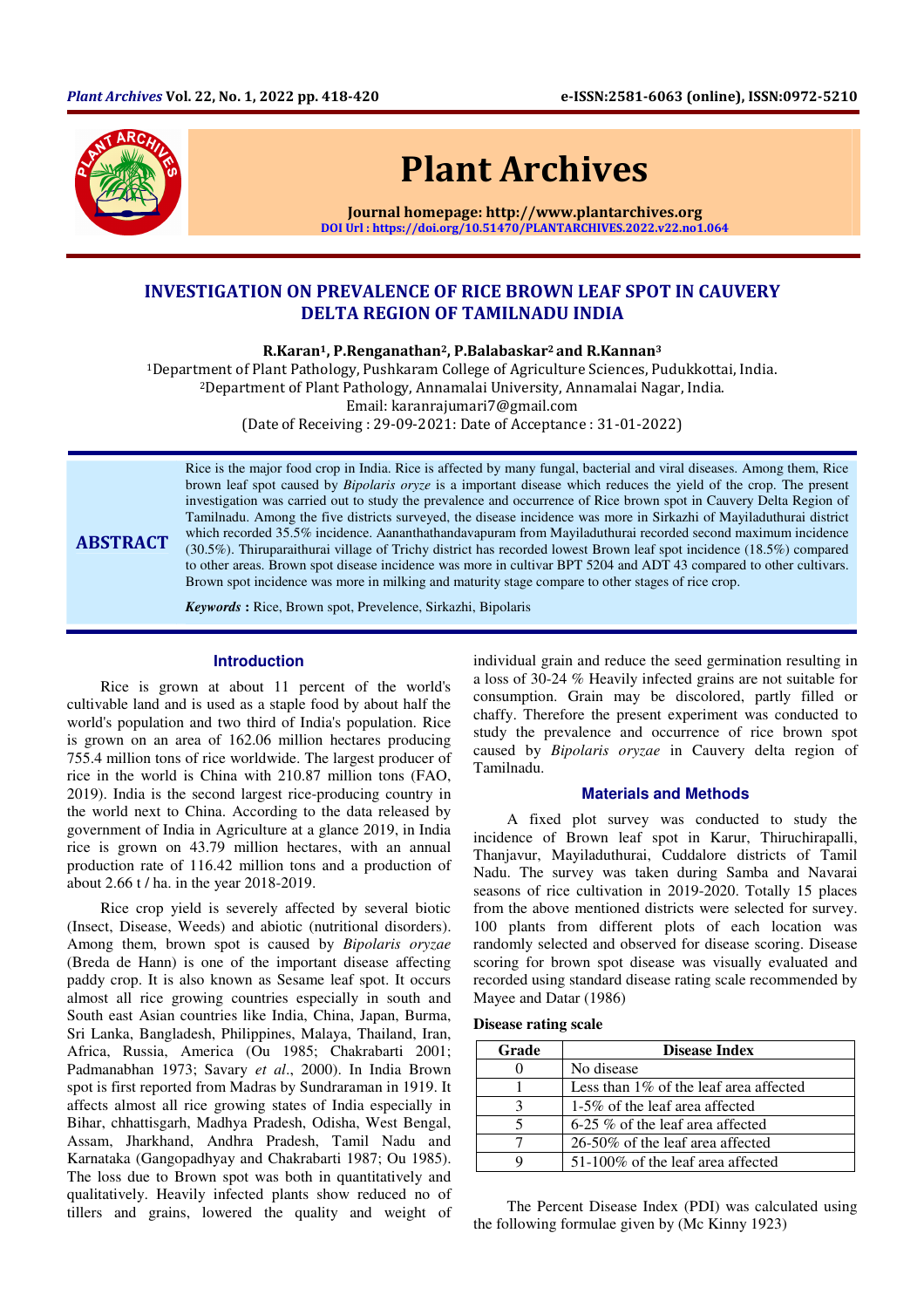# $PDI = \frac{\text{sum of individual ratings} \times 100}{T}$

#### Total number of leaves observed  $\times$  Maximum rating  $PDI =$

### **Results and Discussion**

The fixed plot survey conducted during the year 2019- 2020 in Cauvery Delta region of Tamil Nadu, India during Samba and Navarai seasons indicated the endemic nature of rice brown leaf spot disease and results are presented in table 1. Among the different locations surveyed, the maximum per cent disease index was recorded in Sirkazhi (35.5%) followed by Aananthathandavapuram (30.5%), C Mutlur (30.5%), Sivapuri (30.2), valayappatti (28.5%), Budalur(27.8%), Keezh manakkudi(27.5%), Kollidam (25.5%), Vallampadugai (25.5%), Kathiramangalam (25.0%), Thiruverumboor (25.0%), Annamalai nagar (23.8%), Kumaramangalam (20.3%), Thiruparaithurai (18.5%), in the decreasing order of merit. The minimum Brown spot per cent disease index was recorded in Lalgudi (15.2%). In general Brown spot disease incidence was more in cultivar BPT 5204 and ADT 43 compared to other cultivars. Brown spot incidence was more in milking and maturity stage compare to other stages of rice crop. The present results are in accordance with Sudhasha *et al*. (2020) who conducted a survey in Northern districts of Tamil Nadu to study the prevalence of rice brown spot incidence. They reported that Cuddalore district recorded the maximum incidence (34.31%) followed by Vellore (28.25%) and Thiruvannamalai (27.65%) and the lowest incidence was recorded from Kancheepuram (15.22%).

 Similarly, Sumathra and Jaiganesh (2020) conducted a survey in Nagapattinam and Cuddalore districts of Tamil Nadu during 2019 Navarai season. They reported that Kollidam region of Nagapattinam recorded maximum incidence (35.89%) of Brown leaf spot followed by Vaitheeswaran koil (29.67%), Parangipettai (26.25%) and Bhuvanagiri (21.42%). The results are also in accordance with Channakeshava and Pankaja (2019) and Jabran *et al*. (2019).

**Table 1:** Survey on the incidence of Brown Leaf Spot of Rice in Cauvery Delta Region of Tamil Nadu

| S.No | <b>District</b> | <b>Place</b>            | <b>Variety</b>       | Crop stage         | Soil type | $PDI*$                      |
|------|-----------------|-------------------------|----------------------|--------------------|-----------|-----------------------------|
|      | Karur           | Valayappatti            | <b>BPT 5204</b>      | Booting stage      | Clay      | $28.5^{\text{cd}}$ (32.27)  |
| 2    | Karur           | Kumaramangalam          | <b>AKSHAYA PONNI</b> | Panicle initiation | Clay      | $20.3^{\mathrm{t}}$ (26.78) |
| 3    | Trichy          | Thiruparaithurai        | <b>BPT 5204</b>      | Panicle initiation | Clay loam | $18.5^{8}$ (25.47)          |
| 4    | Trichy          | Thiruverumboor          | <b>BPT 5204</b>      | Milking stage      | Clay loam | $25.0^{\circ}$ (30)         |
| 5.   | Trichy          | Lalgudi                 | <b>JGL 1798</b>      | Maturity stage     | Clay loam | $15.2^{\rm h}$ (22.95)      |
| 6    | Thanjavur       | <b>Budalur</b>          | ADT <sub>43</sub>    | Maximum tillering  | Clay loam | $27.8^d$ (31.82)            |
|      | Thanjavur       | Kathiramangalam         | ADT <sub>43</sub>    | Maximum tillering  | Clay loam | $25.0^{\circ}$ (30)         |
| 8    | Mayiladuthurai  | Aanantha thaandavapuram | ADT <sub>45</sub>    | Maturity stage     | Clay      | $30.5^b$ (33.52)            |
| 9    | Mayiladuthurai  | Sirkazhi                | ADT <sub>43</sub>    | Maturity stage     | Clay      | $35.5^{\mathrm{a}}$ (36.57) |
| 10   | Mayiladuthurai  | Kollidam                | ADT <sub>43</sub>    | Maturity stage     | Clay      | $25.5^{\circ}$ (30.32)      |
| 11   | Cuddalore       | Annamalai nagar         | CO <sub>51</sub>     | Milking stage      | Clay      | $23.8^{\circ}$ (29.20)      |
| 12   | Cuddalore       | Sivapuri                | <b>BPT 5204</b>      | Maximum tillering  | Clay loam | $30.2^{bc}$ (33.34)         |
| 13   | Cuddalore       | Vallampadugai           | CO <sub>51</sub>     | Maturity stage     | Clay loam | $25.5^{\circ}$ (30.33)      |
| 14   | Cuddalore       | Keezh manakudi          | <b>BPT 5204</b>      | Milking stage      | Clay loam | $27.5^{\text{d}}(31.63)$    |
| 15   | Cuddalore       | C Mutlur                | <b>BPT 5204</b>      | Milking stage      | Clay loam | $30.5^b$ (33.52)            |

\*Values in each column followed by the same letter are not significantly different according to the DMRT method ( p=0.05). Values in the parenthesis are arcsine –transformation.